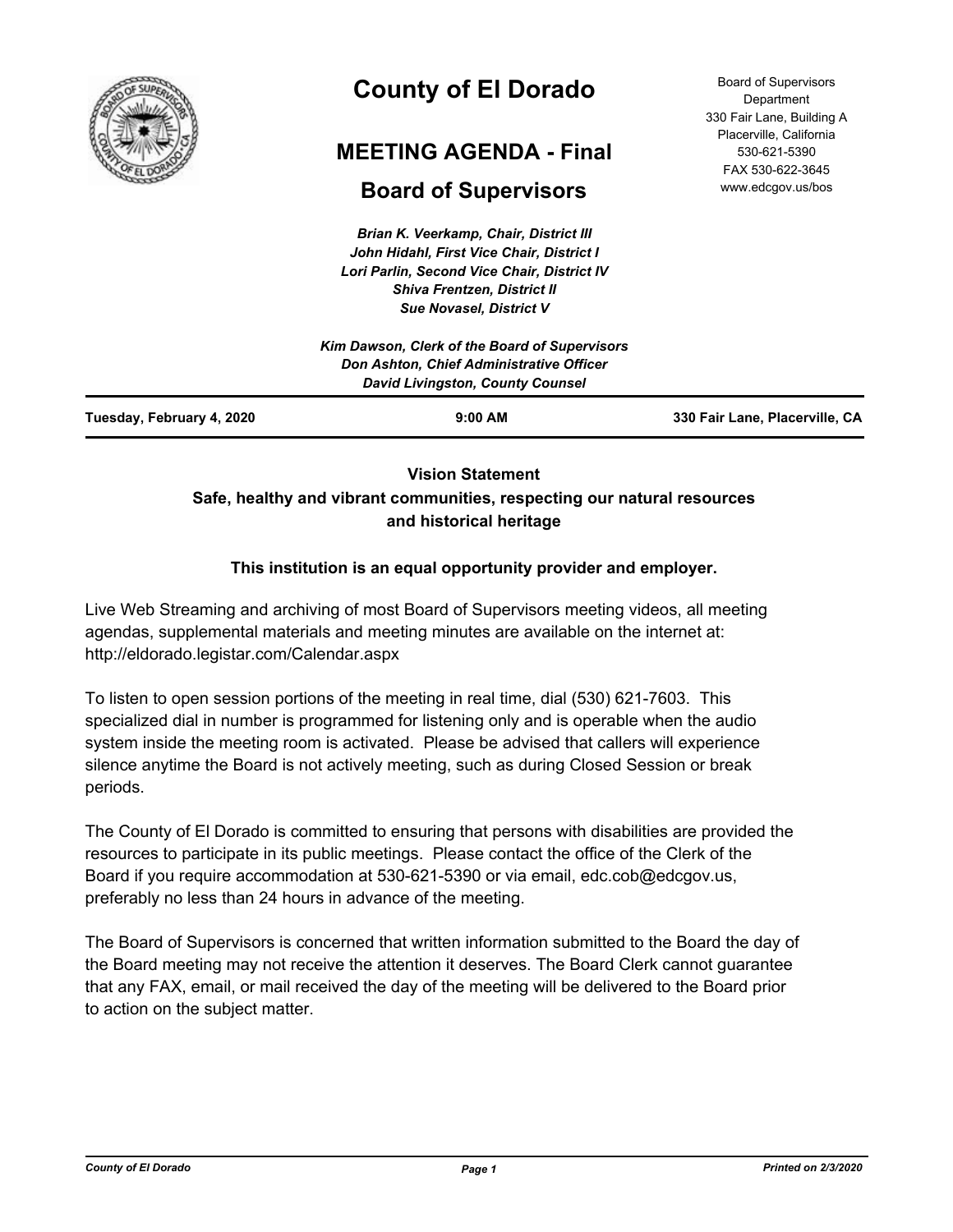The Board meets simultaneously as the Board of Supervisors and the Board of Directors of the Air Quality Management District, In-Home Supportive Services, Public Housing Authority, Redevelopment Agency and other Special Districts.

For Purposes of the Brown Act § 54954.2 (a), the numbered items on this Agenda give a brief description of each item of business to be transacted or discussed. Recommendations of the staff, as shown, do not prevent the Board from taking other action.

Materials related to an item on this Agenda submitted to the Board of Supervisors after distribution of the agenda packet are available for inspection during normal business hours in the public viewing packet located in Building A, 330 Fair Lane, Placerville or in the Board Clerk's Office located at the same address. Such documents are also available on the Board of Supervisors' Meeting Agenda webpage subject to staff's ability to post the documents before the meeting.

#### **PROTOCOLS FOR PUBLIC COMMENT**

Public comment will be received at designated periods as called by the Board Chair.

Public comment on items scheduled for Closed Session will be received before the Board recesses to Closed Session.

Except with the consent of the Board, individuals shall be allowed to speak to an item only once.

On December 5, 2017, the Board adopted the following protocol relative to public comment periods. The Board adopted minor revisions to the protocol on February 26, 2019, incorporated herein:

Time for public input will be provided at every Board of Supervisors meeting. Individuals will have three minutes to address the Board. Individuals authorized by organizations will have three minutes to present organizational positions and perspectives and may request additional time, up to five minutes. At the discretion of the Board, time to speak by any individual may be extended.

Public comment on certain agenda items designated and approved by the Board may be treated differently with specific time limits per speaker or a limit on the total amount of time designated for public comment. It is the intent of the Board that quasi-judicial matters have additional flexibility depending upon the nature of the issue. It is the practice of the Board to allocate 20 minutes for public comment during Open Forum and for each agenda item to be discussed. (Note: Unless designated on the agenda, there is no Open Forum period during Special Meetings.)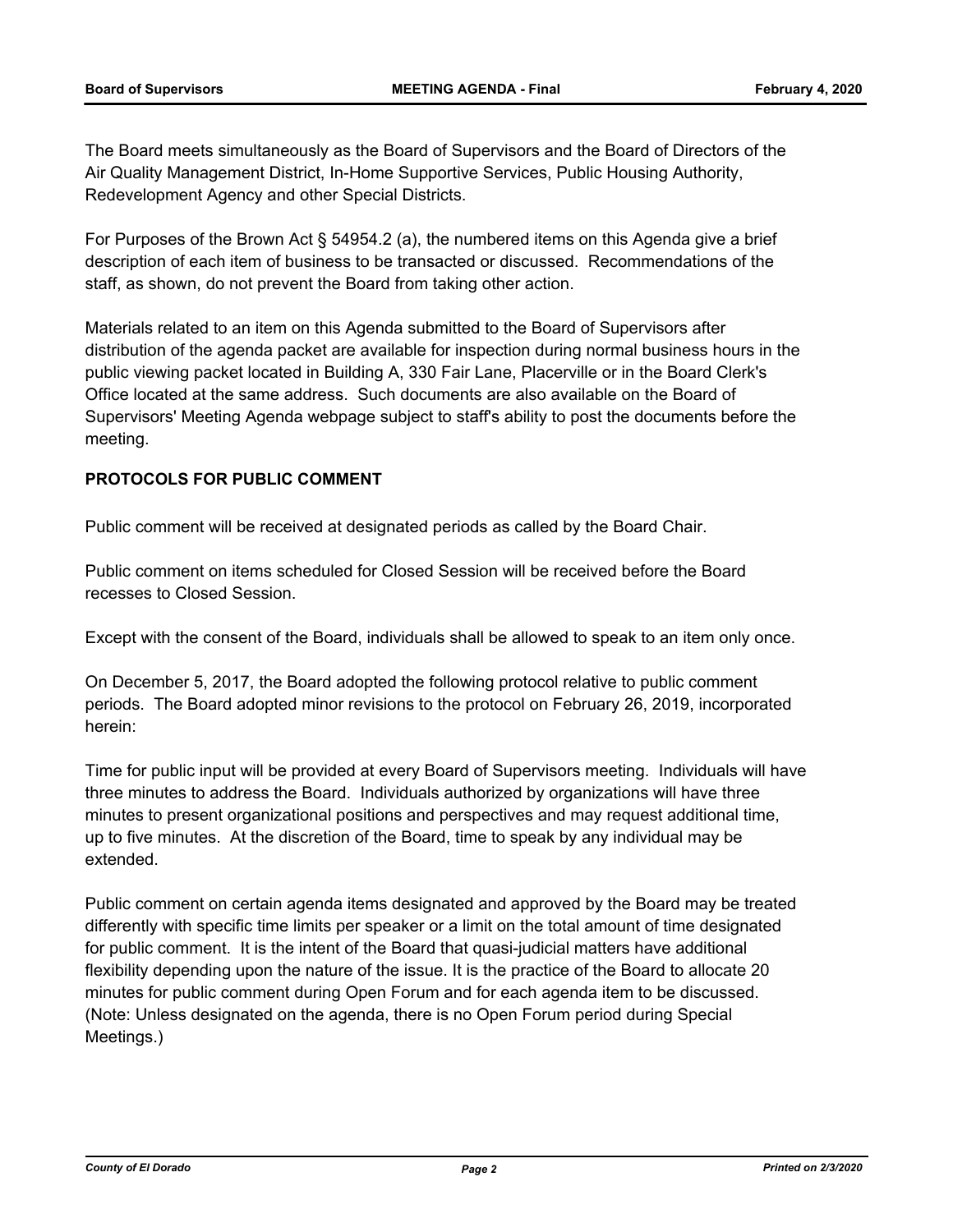Individual Board members may ask clarifying questions but will not engage in substantive dialogue with persons providing input to the Board.

If a person providing input to the Board creates a disruption by refusing to follow Board guidelines, the Chair of the Board may take the following actions:

Step 1. Request the person adhere to Board guidelines. If the person refuses, the Chair may turn off the speaker's microphone.

Step 2. If the disruption continues, the Chair may order a recess of the Board meeting.

Step 3. If the disruption continues, the Chair may order the removal of the person from the Board meeting.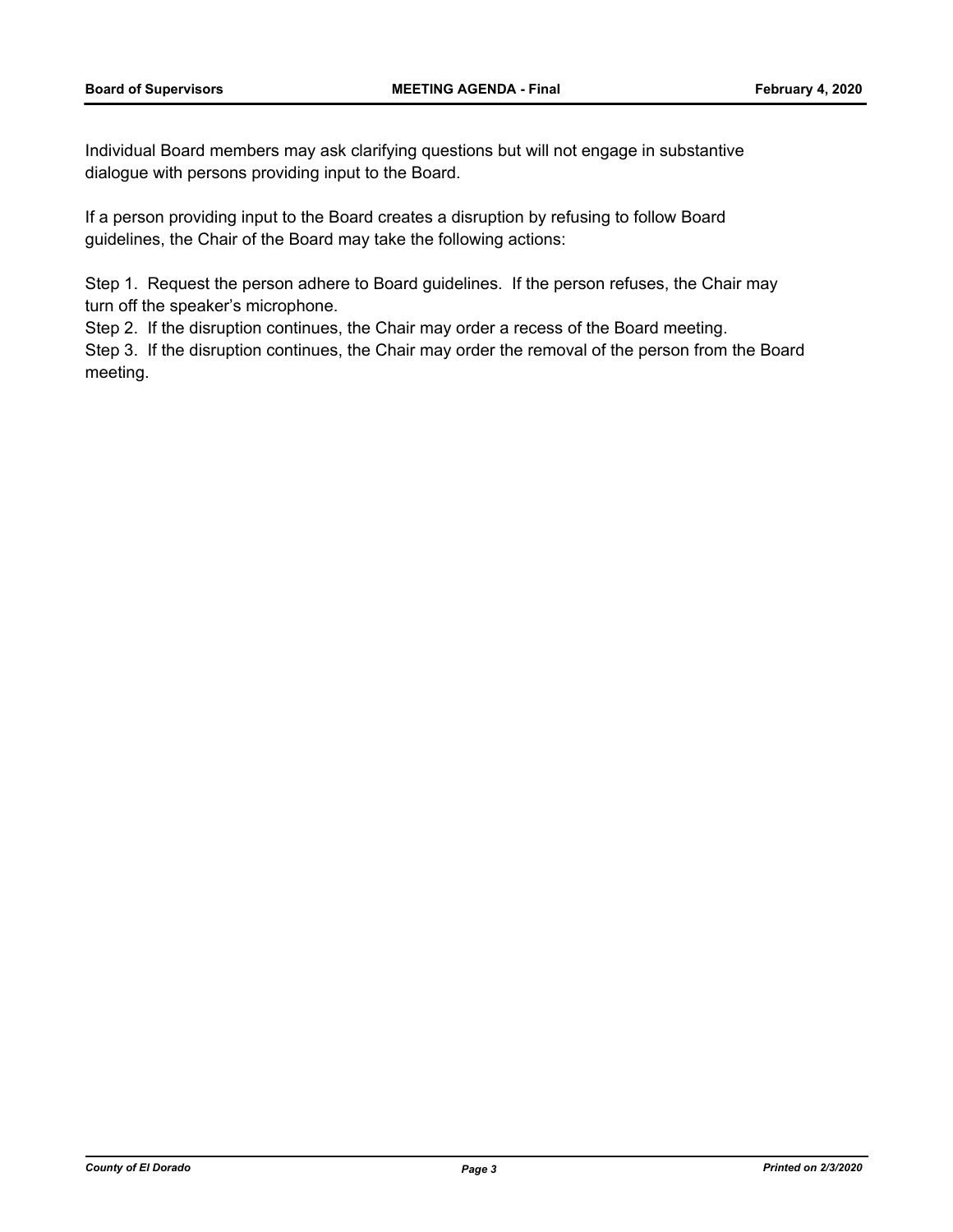#### **9:00 A.M. - CALL TO ORDER**

#### **INVOCATION AND PLEDGE OF ALLEGIANCE TO THE FLAG**

#### **ADOPTION OF THE AGENDA AND APPROVAL OF CONSENT CALENDAR**

The Board may make any necessary additions, deletions or corrections to the agenda including moving items to or from the Consent Calendar and adopt the agenda and the Consent Calendar with one single vote. A Board member may request an item be removed from the Consent Calendar for discussion and separate Board action. At the appropriate time as called by the Board Chair, members of the public may make a comment on matters on the Consent Calendar prior to Board action.

#### **OPEN FORUM**

Open Forum is an opportunity for members of the public to address the Board of Supervisors on subject matter that is not on their meeting agenda and within their jurisdiction. Public comments during Open Forum are limited to three minutes per person. Individuals authorized by organizations will have three minutes to present organizational positions and perspectives and may request additional time, up to five minutes. The total amount of time reserved for Open Forum is 20 Minutes.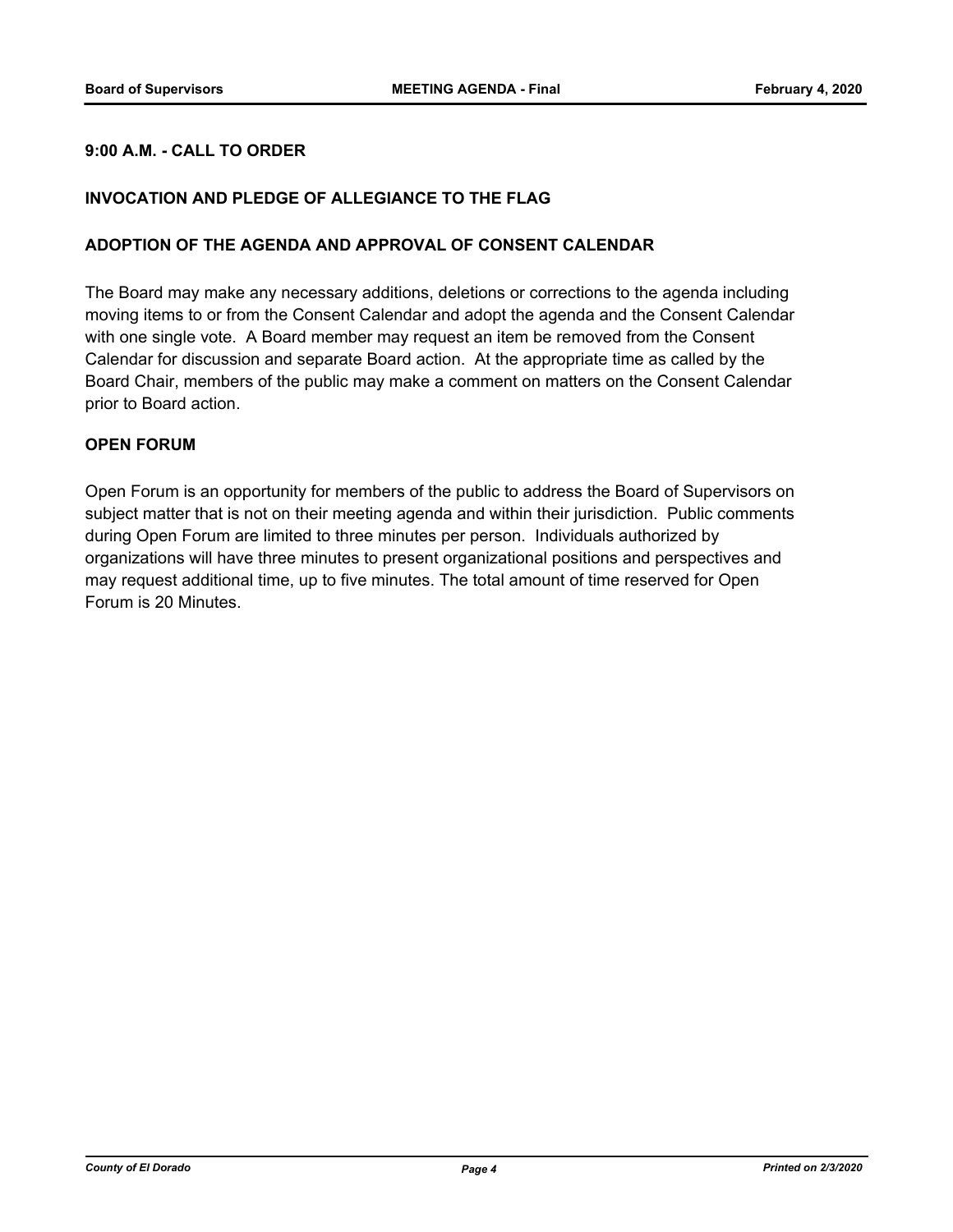#### **CONSENT CALENDAR**

Clerk of the Board recommending the Board approve the Minutes from the regular meeting of the Board of Supervisors on January 28, 2020. **1.** [20-0169](http://eldorado.legistar.com/gateway.aspx?m=l&id=/matter.aspx?key=27374)

#### **GENERAL GOVERNMENT - CONSENT ITEMS**

Chief Administrative Office, Facilities Division, recommending the Board: 1) Authorize the Purchasing Agent to sign Amendment I to Agreement for Services 2864 with Mesa Energy Systems, Inc. to increase compensation by \$100,000 for an amended not-to-exceed of \$165,000 and to increase the term an additional year, expiring July 17, 2021, to provide on-call and emergency maintenance and repair services for heating, ventilating and air conditioning (HVAC) equipment located at various County operated locations; and **2.** [20-0115](http://eldorado.legistar.com/gateway.aspx?m=l&id=/matter.aspx?key=27320)

2) Make findings pursuant to Article II, Section 210b(6) of the El Dorado County Charter and 3.13.030 Section C of County Ordinance 5116 that the ongoing aggregate of the work performed under this Agreement is temporary or occasional in nature and the work to be performed is not sufficient to warrant the addition of permanent staff.

FUNDING: Accumulated Capital Outlay Fund and General Fund.

Clerk of the Board, based upon the recommendations of Supervisor Parlin and the Kelsey Cemetery District, recommending the Board make the following appointment to the Kelsey Cemetery District: Appoint Randolph Carpadus, Member, Term Expiration 4/9/2023. **3.** [20-0166](http://eldorado.legistar.com/gateway.aspx?m=l&id=/matter.aspx?key=27371)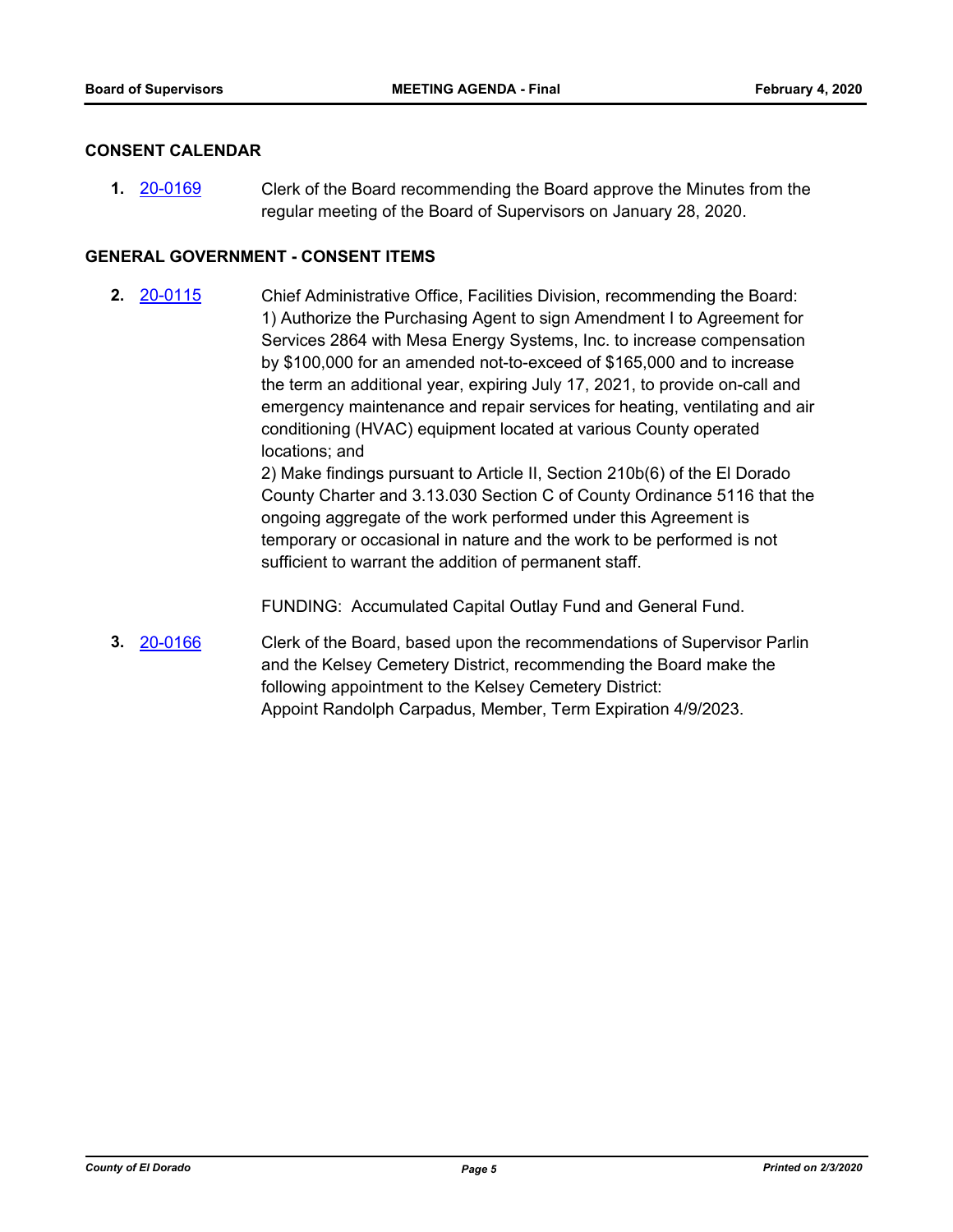Human Resources Department recommending the Board: 1) Approve and adopt the revised County-wide class specification of Executive Assistant; and 2) Adopt and authorize the Chair to sign Resolution 017-2020 to approve, due to lateral reclassification: a) The deletion of 1.0 FTE Executive Assistant to the CAO position and the addition of 1.0 FTE Executive Assistant position in the Chief Administrative Office where the competitive recruitment and selection process is being waived by the Director of Human Resources at the request of the appointing authority in accordance with Personnel Rule 507.1.1.; b) The deletion of 1.0 FTE Executive Assistant-Law & Justice position and the addition of 1.0 FTE Executive Assistant position in the Probation Department where the competitive recruitment and selection process is being waived by the Director of Human Resources at the request of the appointing authority in accordance with Personnel Rule 507.1.1.; c) The deletion of 1.0 FTE Executive Assistant-Law & Justice position and the addition of 1.0 FTE Executive Assistant position in the Public Defender's Office where the competitive recruitment and selection process is being waived by the Director of Human Resources at the request of the appointing authority in accordance with Personnel Rule 507.1.1.; d) The deletion of 1.0 FTE Executive Assistant-Law & Justice position and the addition of 1.0 FTE Executive Assistant position in the Sheriff's Office where the competitive recruitment and selection process is being waived by the Director of Human Resources at the request of the appointing authority in accordance with Personnel Rule 507.1.1.; e) The abolishment of the Executive Assistant to the CAO classification; and f) The abolishment of the Executive Assistant-Law & Justice classification. **4.** [20-0102](http://eldorado.legistar.com/gateway.aspx?m=l&id=/matter.aspx?key=27307)

FUNDING: General Fund, other.

Treasurer-Tax Collector recommending the Board renew delegation of fiduciary authority to to the Treasurer-Tax Collector to invest and re-invest County funds, pursuant to Section 3.38.040 of the County Code and Section 53607 of the California Government Code. **5.** [20-0110](http://eldorado.legistar.com/gateway.aspx?m=l&id=/matter.aspx?key=27315)

FUNDING: N/A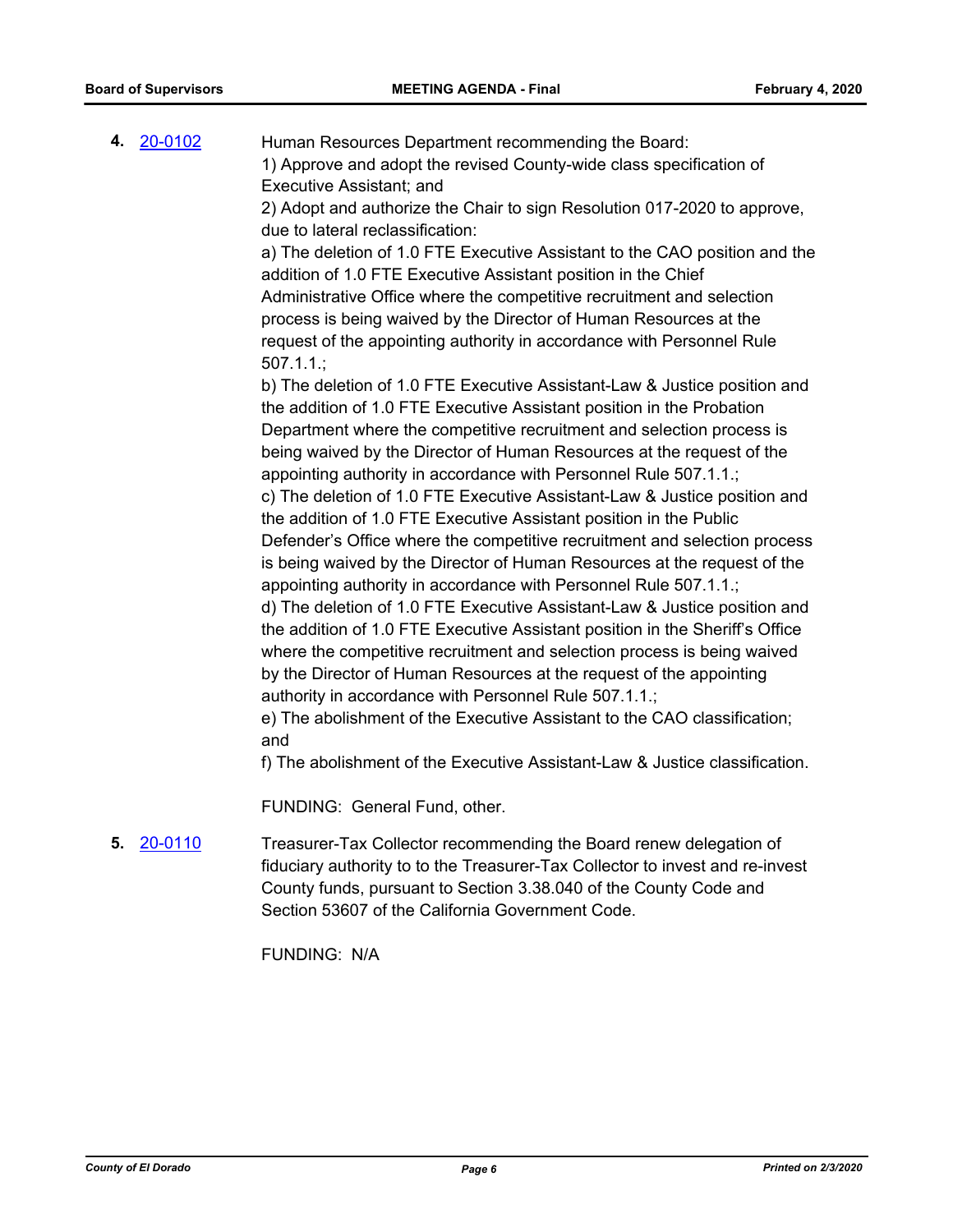#### **HEALTH AND HUMAN SERVICES - CONSENT ITEMS**

Health and Human Services Agency recommending the Board: 1) Approve and authorize the Chair to sign Amendment 1 to Agreement for Services 325-S1710 (now known as Agreement for Services 4488) to assign Agreement for Services 4488 (Agreement) from Walton's Inc., to Integrity NV Funeral Service, Inc. for the provision of mortuary and cremation services to dispose of the remains of deceased indigent County persons; **6.** [20-0086](http://eldorado.legistar.com/gateway.aspx?m=l&id=/matter.aspx?key=27291)

2) Extend the term of the Agreement for a term of February 16, 2017 through June 30, 2021, effective upon execution, with no change to the maximum obligation of \$60,000;

3) Find that in accordance with County Ordinance 3.13.030 paragraph B, this vendor possesses specialty skills and qualifications not expressly identified in County classifications; and

4) Authorize the Purchasing Agent, or designee, to execute further documents relating to Agreement for Services 4488, including amendments that do not increase the maximum dollar amount or term of the Agreement, and contingent upon approval by County Counsel and Risk Management.

FUNDING: A portion of birth and death certificate fees (approximately 6%) and General Fund (approximately 94%).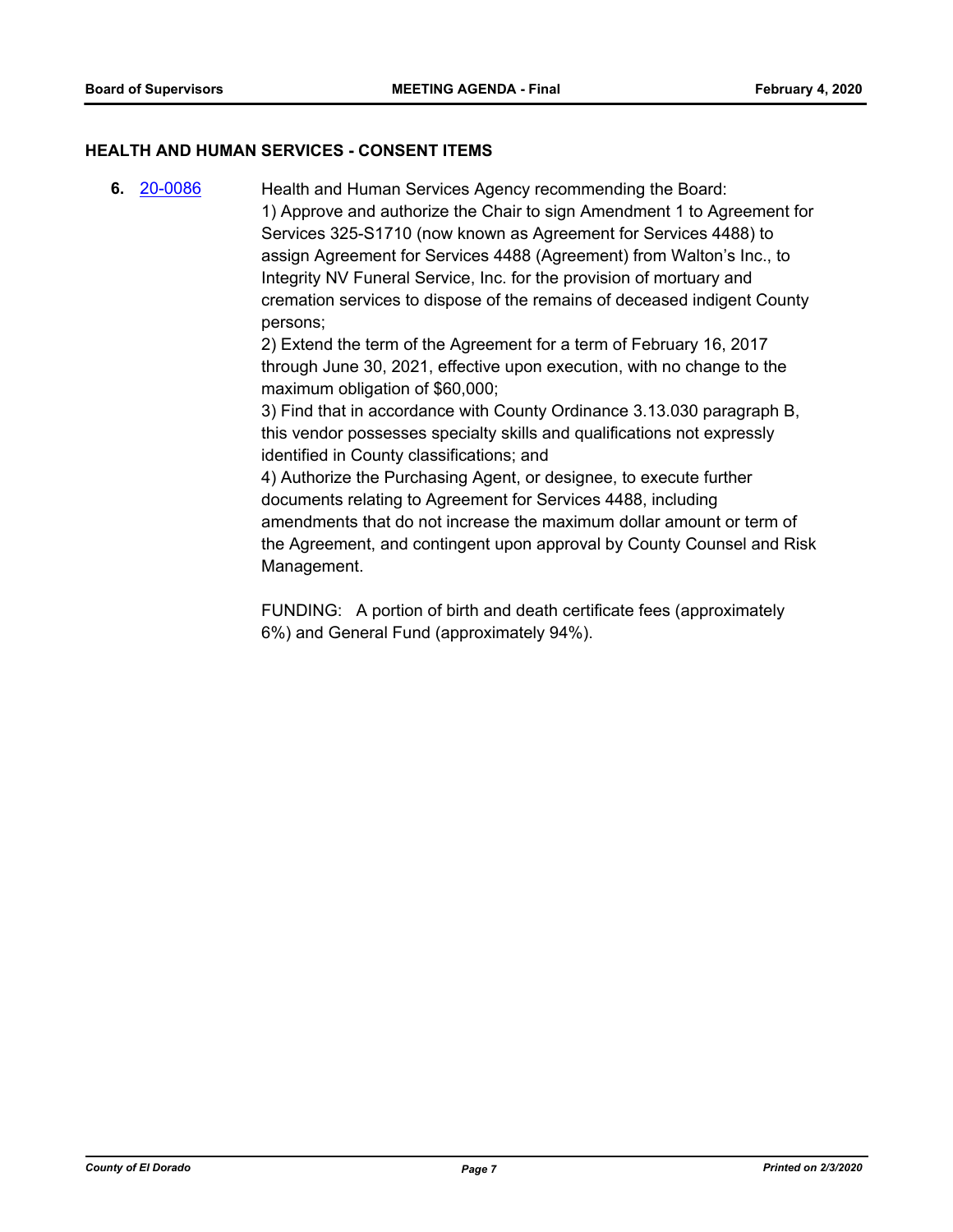#### **LAW AND JUSTICE - CONSENT ITEMS**

Public Defender's Office recommending the Board approve and authorize the Chair to sign a budget transfer for the purchase and installation of the Karpel Case Management System, increasing Operating Transfers In from the District Attorney and Public Defender Realignment Sub-Fund and appropriations in the Public Defender's operating budget by \$20,050, transferring \$26,000 from salary savings, and reversing an erroneous operating transfer in the current budget. (4/5 vote required) **7.** [20-0022](http://eldorado.legistar.com/gateway.aspx?m=l&id=/matter.aspx?key=27226)

> FUNDING: California Department of Insurance, District Attorney/Public Defender Sub-Fund and Public Defender salary savings.

#### **END CONSENT CALENDAR**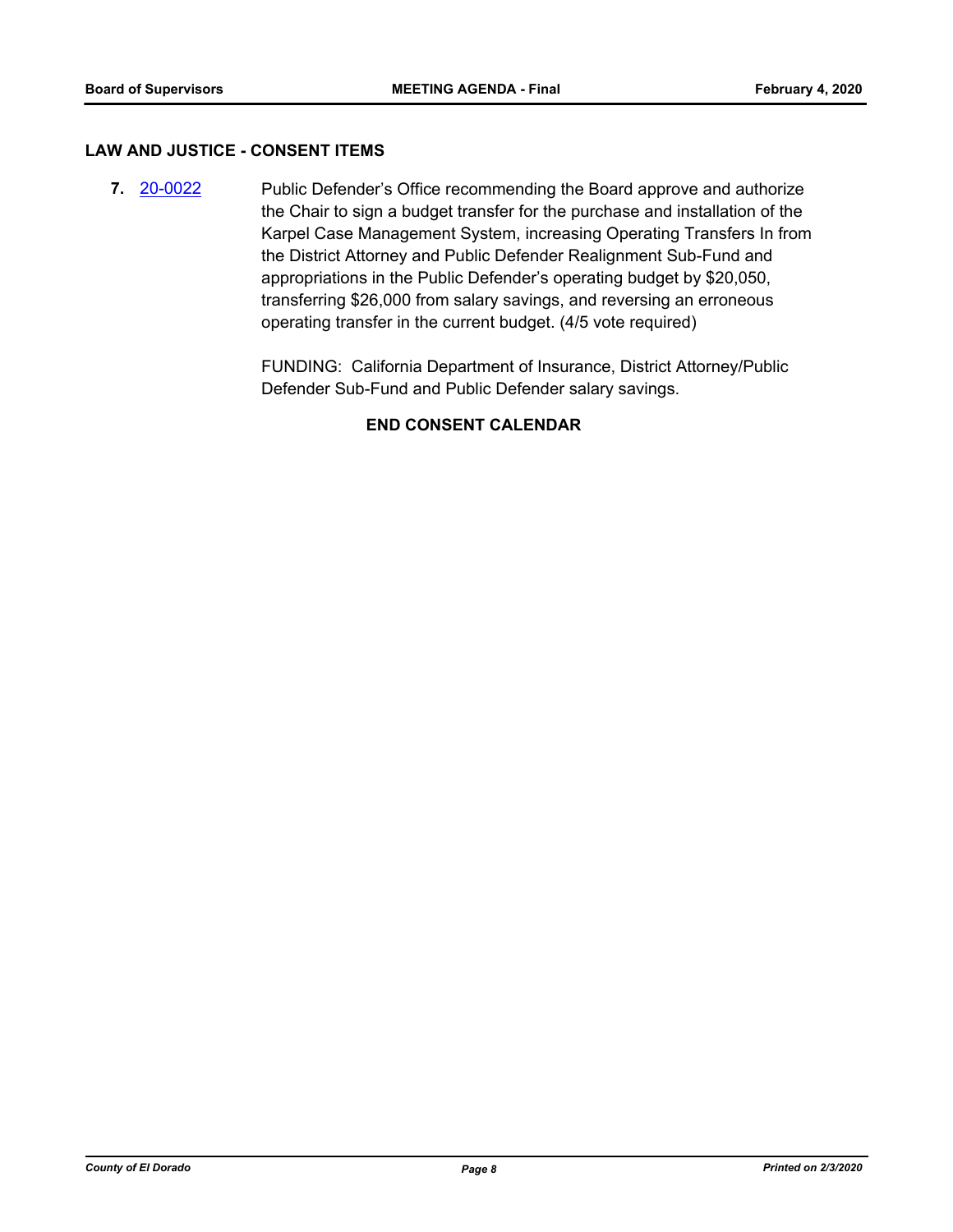#### **DEPARTMENT MATTERS (Items in this category may be called at any time)**

Human Resources Department recommending the Board authorize the Chair to sign a Memorandum of Agreement between the County of El Dorado and Donald Ashton establishing the compensation, benefits, and other terms of employment for his employment as the Chief Administrative Officer. (Est. Time: 5 Min.) **8.** [20-0100](http://eldorado.legistar.com/gateway.aspx?m=l&id=/matter.aspx?key=27305)

FUNDING: General Fund.

Chief Administrative Officer and the Director of Human Resources recommending the Board: **9.** [20-0122](http://eldorado.legistar.com/gateway.aspx?m=l&id=/matter.aspx?key=27327)

> 1) Approve and authorize the Chair to sign the revised Salary and Benefits Resolution for Unrepresented Employees - Resolution 016-2020 effective the first pay period following adoption;

2) Approve and authorize the Chair to sign Resolution 018-2020 revising the Salary Schedule for unrepresented classifications - effective the first pay period following adoption which will bring Appointed and Elected Department Heads to 8% below the market median and Administrative Management and Confidential employees to 10% below the market median;

3) Direct the Human Resources Department and the Auditor-Controller's Office to administer and implement the Resolutions' provisions; and 4) Provide direction to staff regarding the Board of Supervisor's compensation as it is 9.42% below the market median of benchmark agencies and respective classifications utilized by the County. (Est. Time: 15 Min.)

FUNDING: Various.

- Chief Administrative Office recommending the Board receive informational presentations from the listed Departments as part of the preparation for the Fiscal Year 2020-21 Budget development process: **10.** [20-0050](http://eldorado.legistar.com/gateway.aspx?m=l&id=/matter.aspx?key=27255)
	- 1) Child Support Services;
	- 2) County Counsel; and
	- 3) Recorder-Clerk. (Est. Time: 1 Hr.)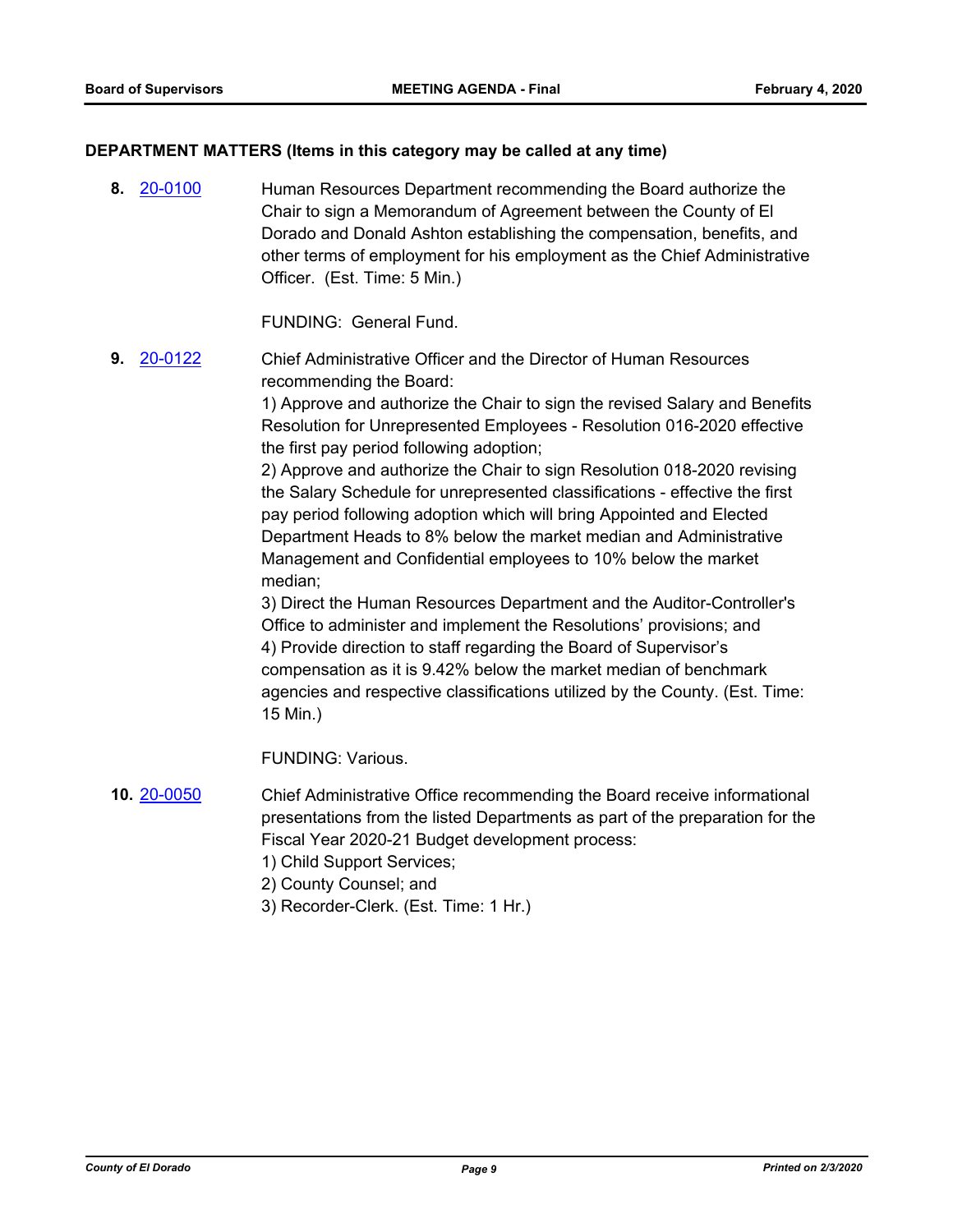#### **11:00 A.M. - TIME ALLOCATION (Items will not be heard prior to the time stated)**

Supervisor Veerkamp recommending the Board authorize the Chair to sign a proclamation supporting the Placerville Lions Club's EldoPOST project to Stop Human Trafficking through increasing community awareness and engagement. **11.** [20-0176](http://eldorado.legistar.com/gateway.aspx?m=l&id=/matter.aspx?key=27381)

#### **1:00 P.M. - TIME ALLOCATION (Items will not be heard prior to the time stated)**

HEARING - To consider a request submitted by Joe Harn appealing the Planning Commission's October 24, 2019 approval of Planned Development PD18-0005/Tentative Subdivision Map TM18-1536/Serrano Village J7 to allow a Development Plan for the proposed subdivision; a Tentative Subdivision Map creating 65 single family residential lots and six landscape lots; and Design Waivers of the El Dorado County Design and Improvement Standard Manual road improvement standards on property identified by Assessor's Parcel Number 123-040-011, consisting of 9.86 acres, in the El Dorado Hills area; and staff recommending the Board take the following actions: **12.** [19-1714](http://eldorado.legistar.com/gateway.aspx?m=l&id=/matter.aspx?key=27038)

1) Find that the project is Statutorily Exempt pursuant to Section 15182 of the California Environmental Quality Act Guidelines; and 2) Deny the appeal, thereby upholding the Planning Commission's October 24, 2019, approval of Planned Development PD18-0005/Tentative Subdivision Map TM18-1536 based on the Findings (Attachment B) and subject to the Conditions of Approval (Attachment C). (Supervisorial District 1) (Est. Time: 1 Hr.) (Refer: 12/10/19, Item 46)

Staff recommending this matter be Continued to February 11, 2020 at 1:00 p.m.

#### **2:00 P.M. - TIME ALLOCATION (Items will not be heard prior to the time stated)**

Environmental Management Department recommending the Board receive a presentation by the California Department of Resources Recycling and Recovery on the requirements of Senate Bill 1383 - Short-Lived Climate Pollutants: Organic Waste Methane Emissions Reductions. (Est. Time: 1 Hr.) **13.** [20-0139](http://eldorado.legistar.com/gateway.aspx?m=l&id=/matter.aspx?key=27344)

> FUNDING: Non-General Fund. County Service Area No. 10 - Solid Waste funds.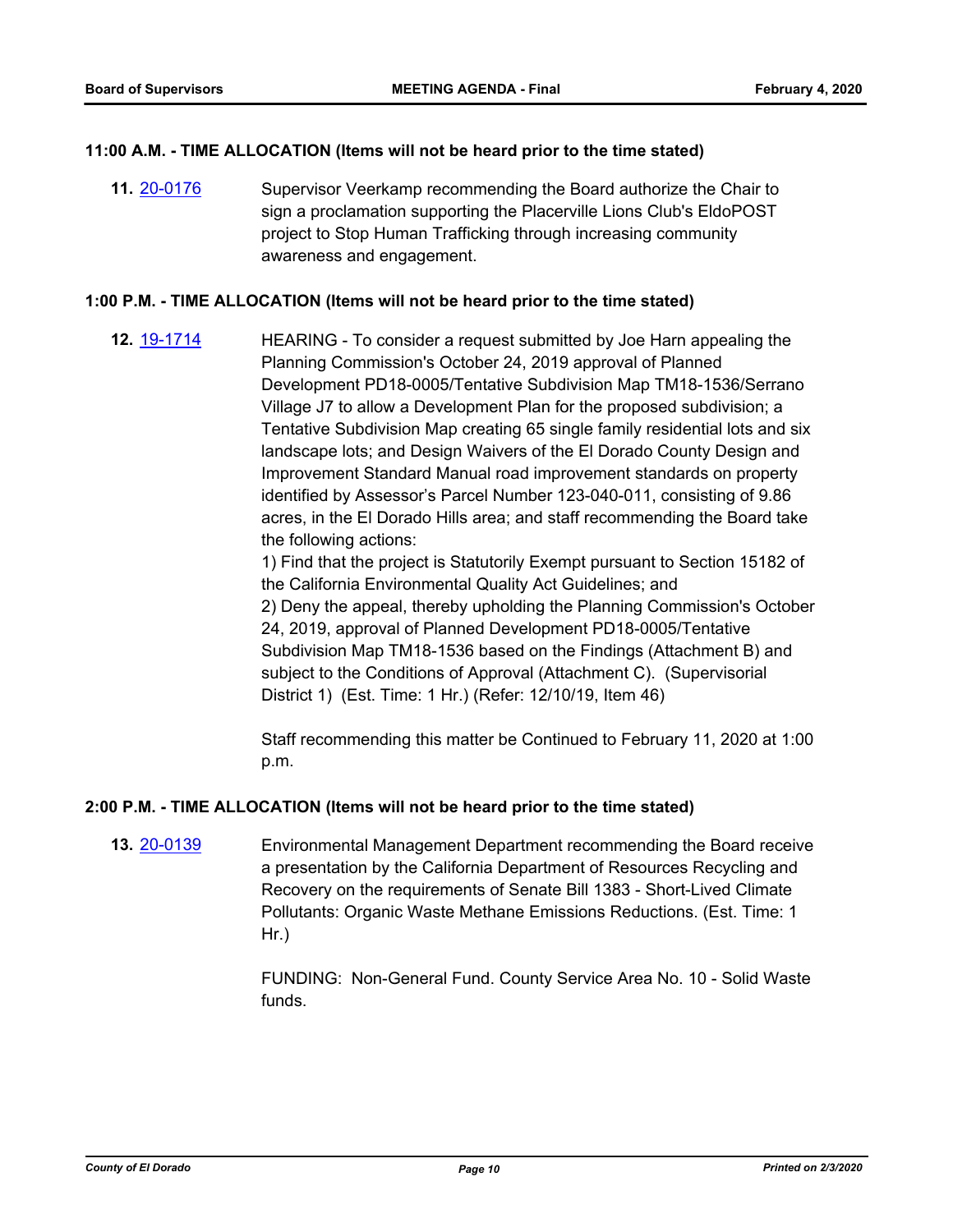#### **ITEMS TO/FROM SUPERVISORS**

**CAO UPDATE**

**ADJOURNMENT**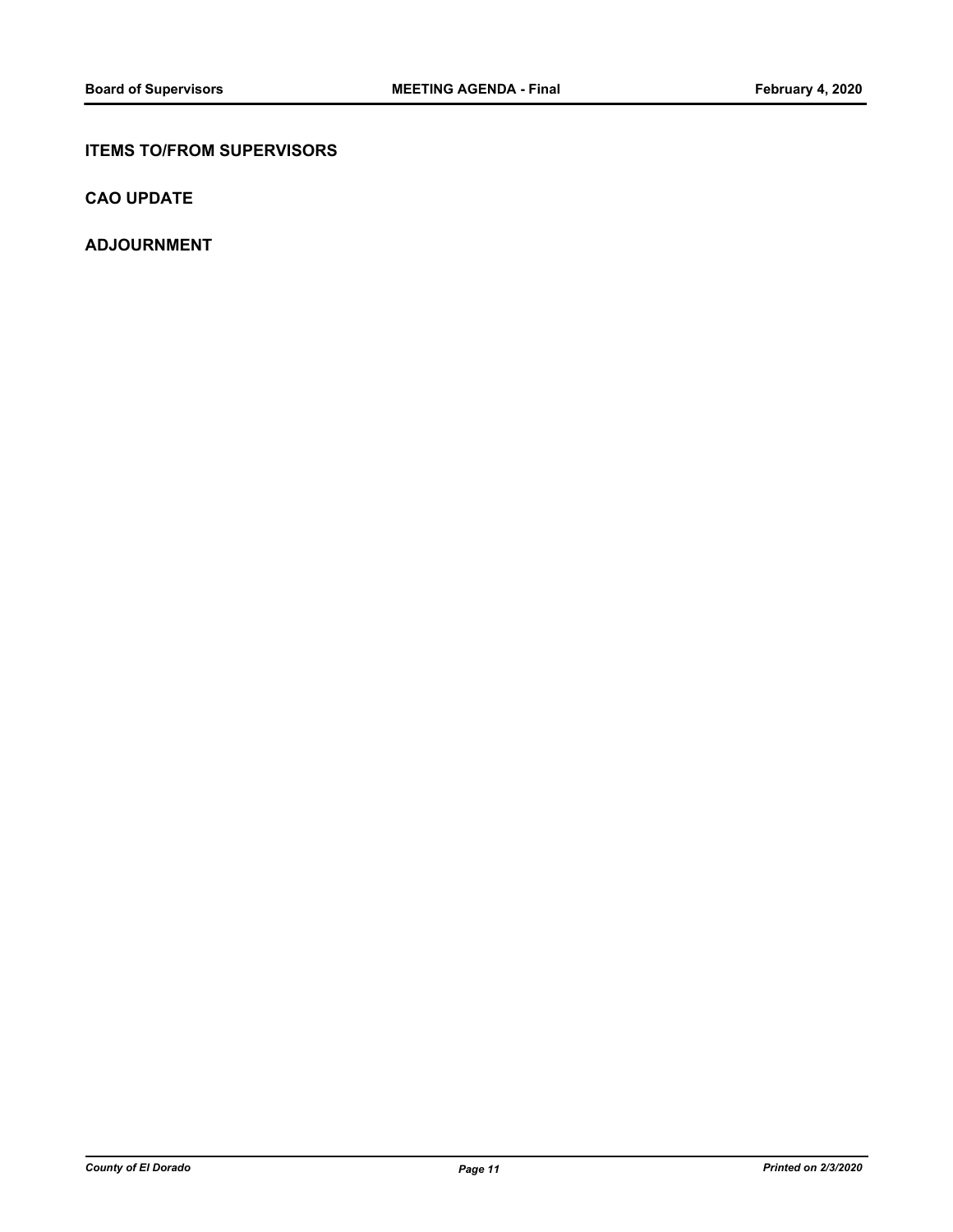#### **CLOSED SESSION**

| 14. 20-0148 | Pursuant to Government Code Section 54957- Public Employee               |
|-------------|--------------------------------------------------------------------------|
|             | Performance Evaluation. Title: Registrar of Voters. (Est. Time: 15 Min.) |

Conference with Legal Counsel - Existing Litigation pursuant to Government Code Section 54956.9(d)(1). Title: Natural Resources Defense Council, Inc. v. El Dorado County (El Dorado County Superior Court Case No. PC20190271), Number of potential cases: (1). (Est. Time: 15 Min.) **15.** [20-0179](http://eldorado.legistar.com/gateway.aspx?m=l&id=/matter.aspx?key=27384)